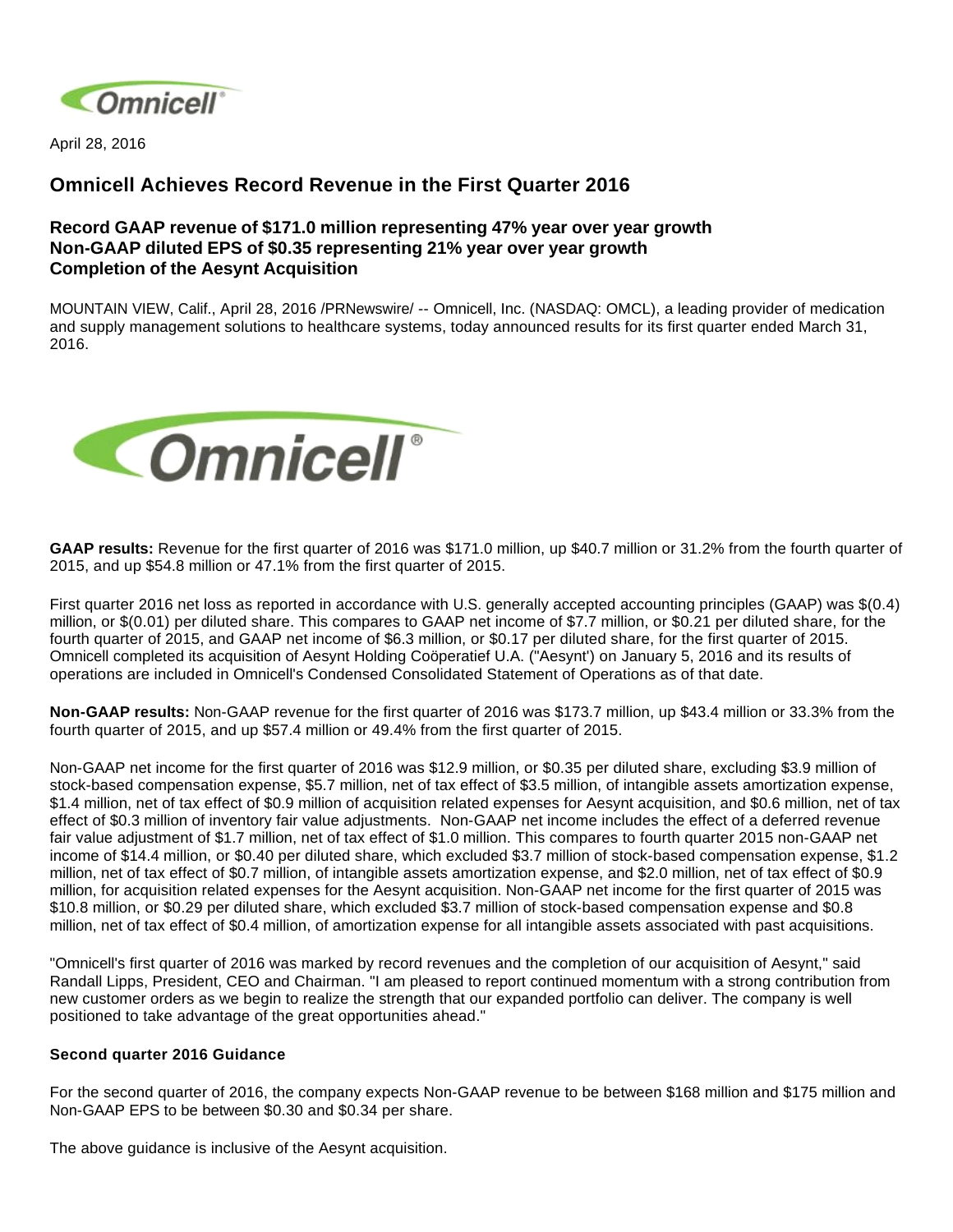# **Reporting Segments**

Omnicell evaluates its reportable segments in accordance with the authoritative guidance on segment reporting. The company's Chief Executive Officer is the company's Chief Operating Decision Maker ("CODM") pursuant to the guidance. The CODM allocates resources to the segments based on their business prospects, competitive factors, revenue and operating results. Omnicell has the following reportable segments: Automation & Analytics, and Medication Adherence. The financial results of the Aesynt acquisition acquired in Q1 2016 are included in the Automation & Analytics reportable segment.

Certain corporate-level costs which include expenses related to executive management, finance and accounting, human resources, legal, training and development, and certain administrative expenses are excluded from the reportable segment financial results.

# **Omnicell Conference Call Information**

Omnicell will hold a conference call today, Thursday, April 28, 2016 at 1:30 p.m. PT to discuss first quarter financial results. The conference call can be monitored by dialing 1-800-696-5518 within the U.S. or 1-706-758-4883 for all other locations. The Conference ID # is 96241728. Internet users can access the conference call at <http://ir.omnicell.com/events.cfm>. A replay of the call will be available today at approximately 4:30 p.m. PT and will be available until 11:59 p.m. PT on May 28, 2016. The replay access numbers are 1-855-859-2056 within the U.S. and 1-404-537-3406 for all other locations, Conference ID # is 96241728.

## **About Omnicell**

Since 1992, Omnicell (NASDAQ: OMCL) has been creating new efficiencies to improve patient care, anywhere it is delivered. Omnicell is a leading supplier of comprehensive automation and business analytics software for patient-centric medication and supply management across the entire health care continuum--from the acute care hospital setting, to postacute skilled nursing and long-term care facilities, to the patient's home.

Over 4,000 customers worldwide have utilized Omnicell automation and analytics solutions to increase operational efficiency, reduce medication errors, deliver actionable intelligence and improve patient safety. The recent acquisition of Aesynt adds distinct capabilities, particularly in central pharmacy and IV robotics, creating the broadest medication management product portfolio in the industry.

The Omnicell SureMed solution provides innovative medication adherence packaging to help reduce costly hospital readmissions. In addition, these solutions enable approximately 7,000 institutional and retail pharmacies worldwide to maintain high accuracy and quality standards in medication dispensing and administration while optimizing productivity and controlling costs.

For more information about Omnicell, please visit [www.omnicell.com.](http://www.omnicell.com/)

### **Forward-Looking Statements**

To the extent any statements contained in this release deal with information that is not historical, these statements are "forward-looking statements" within the meaning of the Private Securities Litigation Reform Act of 1995. As such, they are subject to the occurrence of many events outside Omnicell's control and are subject to various risk factors that could cause actual results to differ materially from those expressed or implied in any forward-looking statement. Such statements include, but are not limited to Omnicell's momentum, pipeline and new sales opportunities, profit and revenue growth, and the success of Omnicell's strategy for growth, including differentiated products, expansion into new markets and targeted acquisitions. Risks that contribute to the uncertain nature of the forward-looking statements include our ability to take advantage of the growth opportunities in medication management across the spectrum of healthcare settings from long term care to home care, unfavorable general economic and market conditions, risks to growth and acceptance of our products and services, including competitive conversions, and to growth of the clinical automation and workflow automation market generally, the potential of increasing competition, potential regulatory changes, the ability of the company to improve sales productivity to grow product bookings, to develop new products and to acquire and successfully integrate companies, such as Aesynt. These and other risks and uncertainties are described more fully in Omnicell's most recent filings with the Securities and Exchange Commission. Prospective investors are cautioned not to place undue reliance on forward-looking statements. All forward-looking statements contained in this press release speak only as of the date on which they were made. Omnicell undertakes no obligation to update such statements to reflect events that occur or circumstances that exist after the date on which they were made.

### **Use of Non-GAAP Financial Information**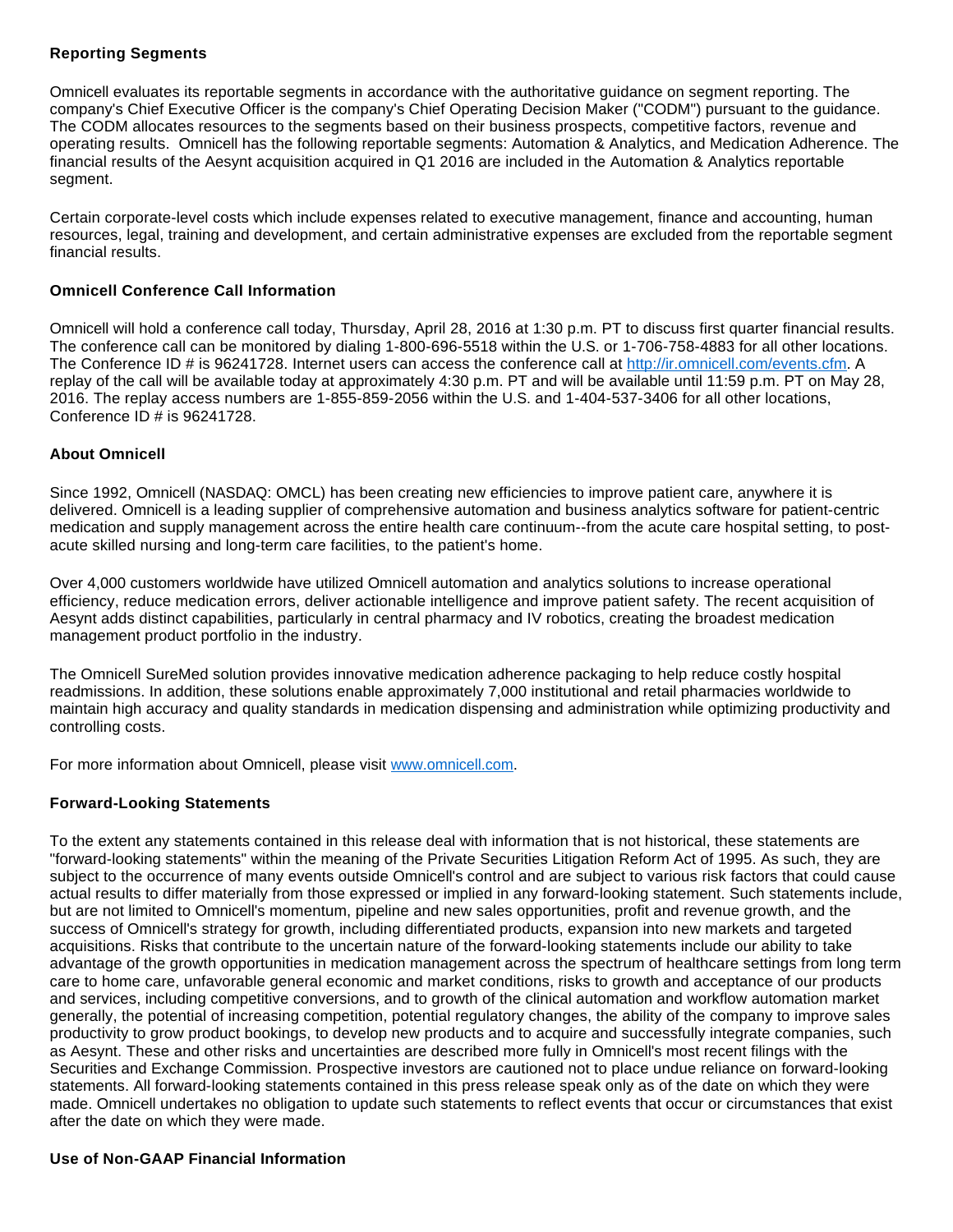This press release contains financial measures that are not calculated in accordance with U.S. generally accepted accounting principles (GAAP). Our management evaluates and makes operating decisions using various performance measures. In addition to Omnicell's GAAP results, we also consider non-GAAP revenue, non-GAAP gross profit, non-GAAP operating expenses, non-GAAP net income, and non-GAAP net income per diluted share. Additionally, we calculate Adjusted EBITDA (another non-GAAP measure) by means of adjustments to GAAP Net Income. These non-GAAP results should not be considered as an alternative to gross profit, operating expenses, net income, net income per diluted share, or any other performance measure derived in accordance with GAAP. We present these non-GAAP results because we consider them to be important supplemental measures of Omnicell's performance.

Our non-GAAP gross profit, non-GAAP operating expenses, non-GAAP net income and non-GAAP net income per diluted share are exclusive of certain items to facilitate management's review of the comparability of Omnicell's core operating results on a period to period basis because such items are not related to Omnicell's ongoing core operating results as viewed by management. We define our "core operating results" as those revenues recorded in a particular period and the expenses incurred within that period that directly drive operating income in that period. Management uses these non-GAAP financial measures in making operating decisions because, in addition to meaningful supplemental information regarding operating performance, the measures give us a better understanding of how we should invest in research and development, fund infrastructure growth and evaluate the effectiveness of marketing strategies. In calculating the above non-GAAP results, management specifically adjusted for the following excluded items:

a) Stock-based compensation expense impact of Accounting Standards Codification (ASC) 718. We excluded from our non-GAAP results the expense related to equity-based compensation plans as they represent expenses that do not require cash settlement from Omnicell

b) Intangible assets amortization from business acquisitions. We excluded from our non-GAAP results the intangible assets amortization expense resulting from our past acquisitions. These non-cash charges are not considered by management to reflect the core cash-generating performance of the business and therefore are excluded from our non-GAAP results.

c) Amortization of debt issuance cost. Debt issuance cost represents costs associated with the issuance of new Term Loan and Revolving Line of Credit facilities. The cost includes underwriting fees, original issue discount, ticking fee, and legal fees. This non-cash expense is not considered by management to reflect the core cash-generating performance of the business and therefore is excluded from our non-GAAP results.

d) Acquisition accounting impact related to deferred revenue. In connection with our acquisition of Aesynt, business combination rules require us to account for the fair values of arrangements for which acceptance has not been obtained, and post installation support has not been provided in our purchase accounting. The non-GAAP adjustment to our revenues is intended to include the full amounts of such revenues. We believe the adjustment to these revenues is useful as a measure of the ongoing performance of our business.

e) Inventory fair value adjustments. In connection with our acquisition of Aesynt, business combination rules require us to account for the fair values of inventory acquired in our purchase accounting. The non-GAAP adjustment to our Cost of Revenues is intended to include the impact of such adjustment. We believe the adjustment is useful as a measure of the ongoing performance of our business.

f) Acquisitions related expenses. We excluded from our non-GAAP results the expenses which are related to the recent acquisitions. These expenses are unrelated to our ongoing operations and we do not expect them to occur in the ordinary course of business. We believe that excluding these acquisition related expenses provides more meaningful comparisons of the financial results to our historical operations and forward looking guidance and the financial results of less acquisitive peer companies. Further, these expenses are not considered by management to reflect the core performance of the business and therefore are excluded from our non-GAAP results.

Management adjusts for the above items because management believes that, in general, these items possess one or more of the following characteristics: their magnitude and timing is largely outside of Omnicell's control; they are unrelated to the ongoing operation of the business in the ordinary course; they are unusual and we do not expect them to occur in the ordinary course of business; or they are non-operational, or non-cash expenses involving stock compensation plans.

We believe that the presentation of these non-GAAP financial measures is warranted for several reasons:

1) Such non-GAAP financial measures provide an additional analytical tool for understanding Omnicell's financial performance by excluding the impact of items which may obscure trends in the core operating results of the business;

2) Since we have historically reported non-GAAP results to the investment community, we believe the inclusion of non-GAAP numbers provides consistency and enhances investors' ability to compare our performance across financial reporting periods;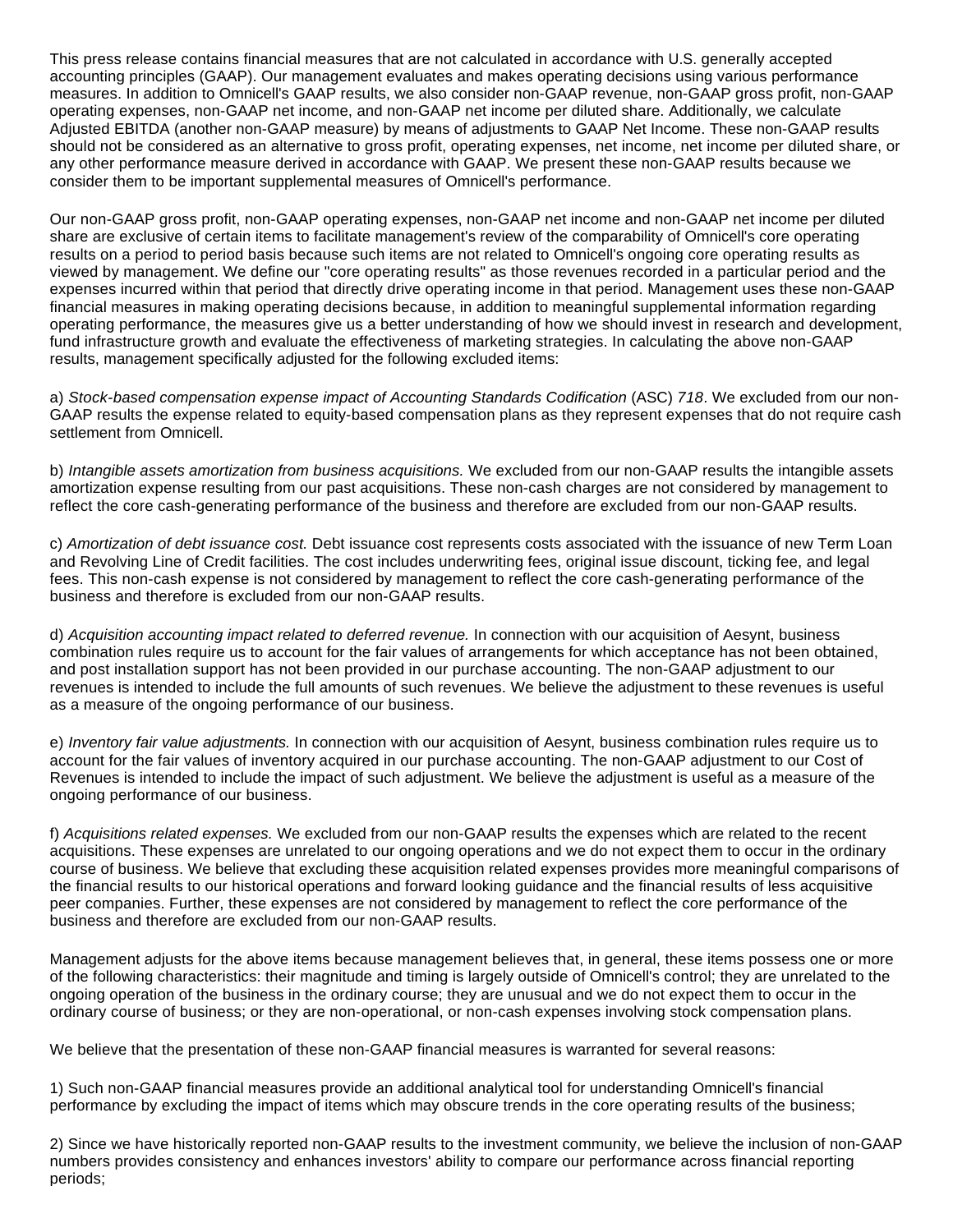3) These non-GAAP financial measures are employed by Omnicell's management in its own evaluation of performance and are utilized in financial and operational decision making processes, such as budget planning and forecasting; and

4) These non-GAAP financial measures facilitate comparisons to the operating results of other companies in our industry, which use similar financial measures to supplement their GAAP results, thus enhancing the perspective of investors who wish to utilize such comparisons in their analysis of our performance.

Set forth below are additional reasons why share-based compensation expense related to ASC 718 is excluded from our non-GAAP financial measures:

i) While share-based compensation calculated in accordance with ASC 718 constitutes an ongoing and recurring expense of Omnicell, it is not an expense that requires cash settlement by Omnicell. We therefore exclude these charges for purposes of evaluating core operating results. Thus, our non-GAAP measurements are presented exclusive of stock-based compensation expense to assist management and investors in evaluating our core operating results.

ii) We present ASC 718 share-based payment compensation expense in our reconciliation of non-GAAP financial measures on a pre-tax basis because the exact tax differences related to the timing and deductibility of share-based compensation, under ASC 718 are dependent upon the trading price of Omnicell's common stock and the timing and exercise by employees of their stock options. As a result of these timing and market uncertainties the tax effect related to share-based compensation expense would be inconsistent in amount and frequency and is therefore excluded from our non-GAAP results.

Our Adjusted EBITDA calculation is defined as earnings before interest income and expense, taxes, depreciation and amortization, and non-cash expenses, including ASC 718 stock compensation expense, as well as excluding certain non-GAAP adjustments.

As stated above, we present non-GAAP financial measures because we consider them to be important supplemental measures of performance. However, non-GAAP financial measures have limitations as an analytical tool and should not be considered in isolation or as a substitute for Omnicell's GAAP results. In the future, we expect to incur expenses similar to certain of the non-GAAP adjustments described above and expect to continue reporting non-GAAP financial measures excluding such items. Some of the limitations in relying on non-GAAP financial measures are:

- Omnicell's stock option and stock purchase plans are important components of incentive compensation arrangements and will be reflected as expenses in Omnicell's GAAP results for the foreseeable future under ASC 718.
- Other companies, including companies in Omnicell's industry, may calculate non-GAAP financial measures differently than Omnicell, limiting their usefulness as a comparative measure.

Pursuant to the requirements of SEC Regulation G, a detailed reconciliation between Omnicell's non-GAAP and GAAP financial results is set forth in the financial tables at the end of this press release. Investors are advised to carefully review and consider this information strictly as a supplement to the GAAP results that are contained in this press release and in Omnicell's SEC filings.

> **Omnicell, Inc. Condensed Consolidated Statements of Operations (Unaudited, in thousands, except per share data)**

|                                     | <b>Three Months Ended</b> |                   |    |                      |    |                   |  |
|-------------------------------------|---------------------------|-------------------|----|----------------------|----|-------------------|--|
|                                     |                           | March 31,<br>2016 |    | December 31,<br>2015 |    | March 31,<br>2015 |  |
| Revenues:                           |                           |                   |    |                      |    |                   |  |
| Product                             | \$                        | 127,895           | \$ | 104,193              | \$ | 94,109            |  |
| Services and other revenues         |                           | 43,109            |    | 26,123               |    | 22,112            |  |
| <b>Total revenues</b>               |                           | 171,004           |    | 130,316              |    | 116,221           |  |
| Cost of revenues:                   |                           |                   |    |                      |    |                   |  |
| Cost of product revenues            |                           | 71,918            |    | 55,099               |    | 45,416            |  |
| Cost of services and other revenues |                           | 19,141            |    | 10,137               |    | 9,120             |  |
| Total cost of revenues              |                           | 91,059            |    | 65,236               |    | 54,536            |  |
| Gross profit                        |                           | 79.945            |    | 65,080               |    | 61,685            |  |
| <b>Operating expenses:</b>          |                           |                   |    |                      |    |                   |  |
| Research and development            |                           | 13,838            |    | 9,219                |    | 8,019             |  |
| Selling, general and administrative |                           | 64,255            |    | 43,891               |    | 43,287            |  |
| Total operating expenses            |                           | 78,093            |    | 53,110               |    | 51,306            |  |
|                                     |                           |                   |    |                      |    |                   |  |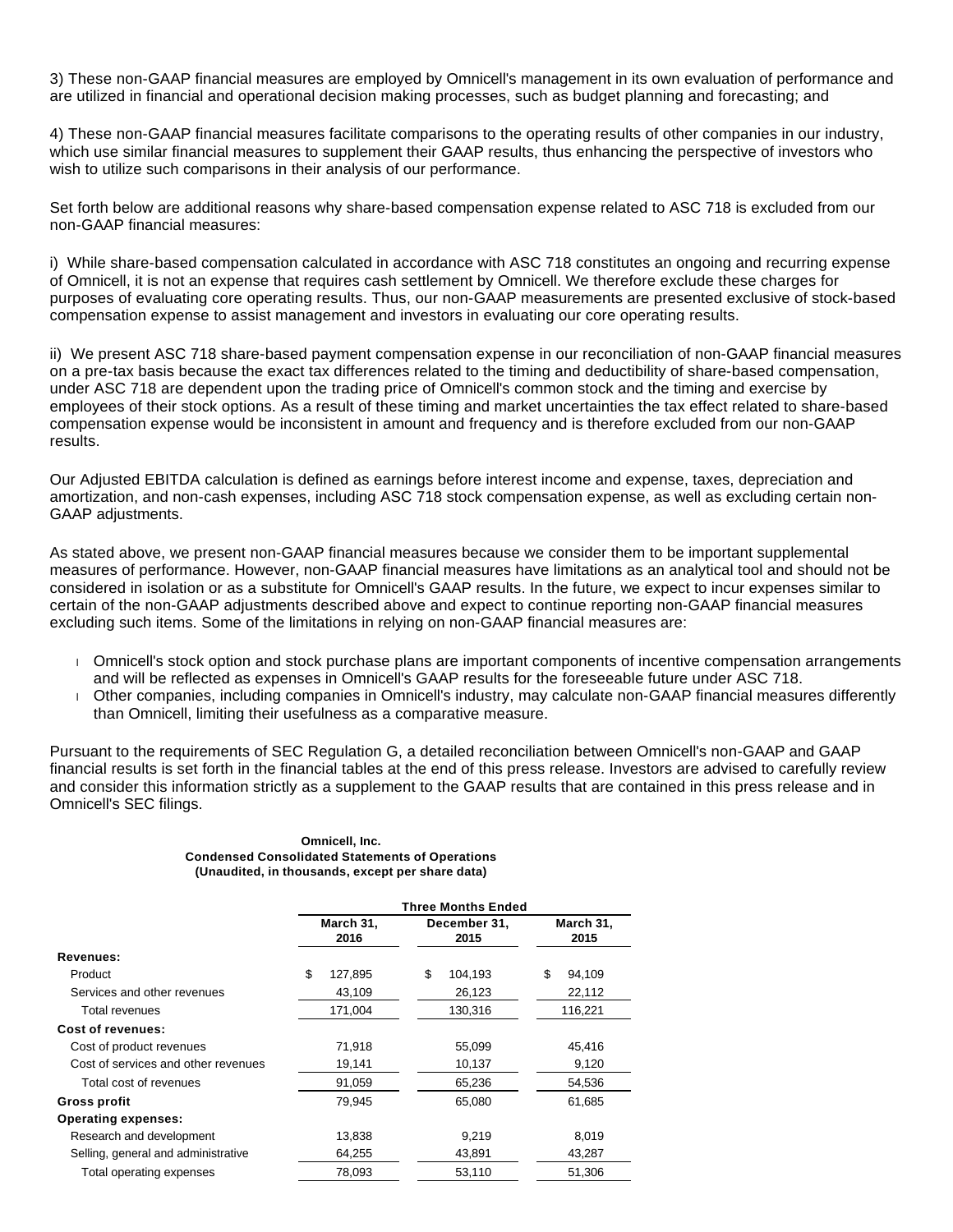| Income from operations                   |    | 1.852    |        | 11.970 |    | 10,379 |
|------------------------------------------|----|----------|--------|--------|----|--------|
| Interest and other income (expense), net |    | (2, 171) |        | (753)  |    | (517)  |
| Income before provision for income taxes |    | (319)    | 11,217 |        |    | 9,862  |
| Provision for income taxes               |    | 59       |        | 3,562  |    | 3,544  |
| Net (loss) income                        | \$ | (378)    | \$     | 7,655  | S  | 6,318  |
| Net (loss) income per share:             |    |          |        |        |    |        |
| Basic                                    | \$ | (0.01)   | \$     | 0.22   | \$ | 0.18   |
| Diluted                                  | \$ | (0.01)   | \$     | 0.21   | \$ | 0.17   |
| Weighted average shares outstanding:     |    |          |        |        |    |        |
| Basic                                    |    | 35.740   |        | 35.482 |    | 36.024 |
| Diluted                                  |    | 35,740   |        | 36,172 |    | 36,914 |

#### **Omnicell, Inc. Condensed Consolidated Balance Sheets (Unaudited, in thousands)**

|                                                | March 31, 2016 | December 31, 2015 |         |
|------------------------------------------------|----------------|-------------------|---------|
| <b>ASSETS</b>                                  |                |                   |         |
| Current assets:                                |                |                   |         |
| Cash and cash equivalents                      | \$<br>53,487   | \$                | 82,217  |
| Accounts receivable, net                       | 153,199        |                   | 107,957 |
| Inventories                                    | 71,914         |                   | 46,594  |
| Prepaid expenses                               | 21,855         |                   | 19,586  |
| Other current assets                           | 9,853          |                   | 7,774   |
| <b>Total current assets</b>                    | 310,308        |                   | 264,128 |
| Property and equipment, net                    | 42,208         |                   | 32,309  |
| Long-term investment in sales-type leases, net | 21,037         |                   | 14,484  |
| Goodwill                                       | 312,511        |                   | 147,906 |
| Intangible assets, net                         | 206,261        |                   | 89,665  |
| Long-term deferred tax assets                  | 2,638          |                   | 2,361   |
| Other long-term assets                         | 28,809         |                   | 27,894  |
| <b>Total assets</b>                            | \$<br>923,772  | \$                | 578,747 |
| <b>LIABILITIES AND STOCKHOLDERS' EQUITY</b>    |                |                   |         |
| <b>Current liabilities:</b>                    |                |                   |         |
| Accounts payable                               | \$<br>32,142   | \$                | 22,646  |
| Accrued compensation                           | 31,918         |                   | 18,195  |
| <b>Accrued liabilities</b>                     | 34,903         |                   | 30,133  |
| Long-term debt, current portion, net           | 8,410          |                   |         |
| Deferred revenue, net                          | 92,273         |                   | 53,656  |
| <b>Total current liabilities</b>               | 199,646        |                   | 124,630 |
| Long-term deferred revenue                     | 17,820         |                   | 17,975  |
| Long-term deferred tax liabilities             | 64,984         |                   | 21,822  |
| Other long-term liabilities                    | 11,771         |                   | 11,932  |
| Long-term debt, net                            | 219,046        |                   |         |
| <b>Total liabilities</b>                       | 513,267        |                   | 176,359 |
| Total stockholders' equity                     | 410,505        |                   | 402,388 |
| Total liabilities and stockholders' equity     | \$<br>923,772  | \$                | 578,747 |

#### **Omnicell, Inc. Condensed Consolidated Statements of Cash Flows (Unaudited, in thousands)**

|                                                                                          | Three months ended March 31, |        |  |       |  |
|------------------------------------------------------------------------------------------|------------------------------|--------|--|-------|--|
|                                                                                          |                              | 2016   |  | 2015  |  |
| <b>Operating Activities</b>                                                              |                              |        |  |       |  |
| Net (loss) income                                                                        |                              | (378)  |  | 6.318 |  |
| Adjustments to reconcile net (loss) income to net cash provided by operating activities: |                              |        |  |       |  |
| Depreciation and amortization                                                            |                              | 14.473 |  | 5.711 |  |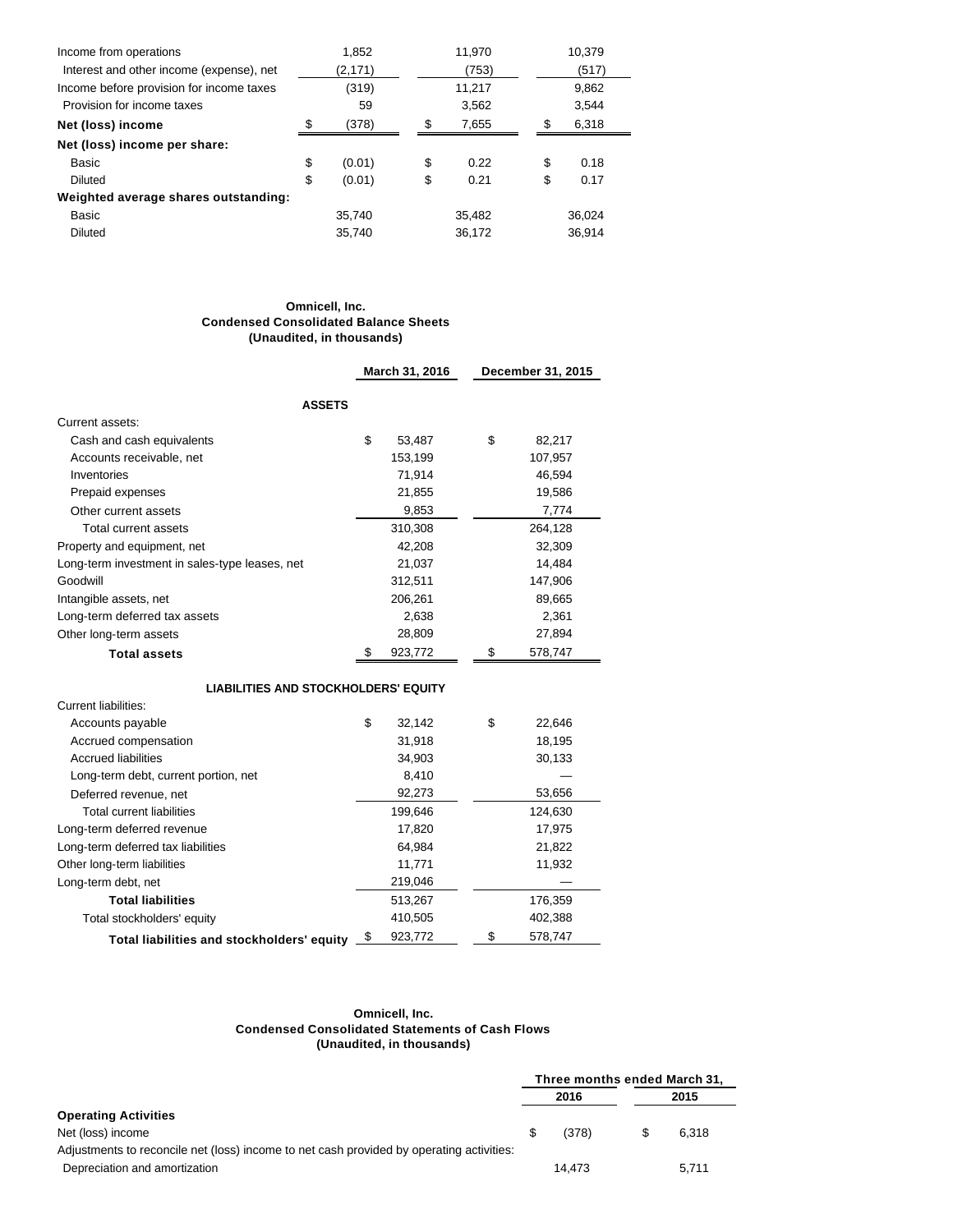| Loss on disposal of fixed assets                                  | 13           | $\overline{4}$ |
|-------------------------------------------------------------------|--------------|----------------|
| Provision for receivable allowance                                | 92           | 281            |
| Share-based compensation expense                                  | 3,891        | 3,665          |
| Income tax benefits from employee stock plans                     | 164          | 822            |
| Excess tax benefits from employee stock plans                     | (220)        | (1, 151)       |
| Provision for excess and obsolete inventories                     | 248          | 270            |
| Deferred income taxes                                             | (1,042)      | 361            |
| Amortization of debt financing fees                               | 397          |                |
| Changes in operating assets and liabilities:                      |              |                |
| Accounts receivable, net                                          | (1, 162)     | (5,631)        |
| Inventories                                                       | (5,361)      | (1,906)        |
| Prepaid expenses                                                  | 1,983        | 6,707          |
| Other current assets                                              | 324          | 1,124          |
| Investment in sales-type leases, net                              | (8,928)      | 285            |
| Other long-term assets                                            | 1,232        | (85)           |
| Accounts payable                                                  | 1,568        | 2,200          |
| Accrued compensation                                              | 4,114        | (2,810)        |
| <b>Accrued liabilities</b>                                        | 417          | 2,718          |
| Deferred revenue                                                  | 12,663       | (6, 557)       |
| Other long-term liabilities                                       | (2,701)      | (1,012)        |
| Net cash provided by operating activities                         | 21,787       | 11,314         |
| Investing Activities                                              |              |                |
| Purchases of intangible assets, intellectual property and patents | (1,074)      | (103)          |
| Software development for external use                             | (3,070)      | (2,957)        |
| Purchases of property and equipment                               | (4,261)      | (1,048)        |
| Business acquisition, net of cash acquired                        | (271, 458)   |                |
| Net cash used in investing activities                             | (279, 863)   | (4, 108)       |
| <b>Financing Activities</b>                                       |              |                |
| Proceeds from debt, net                                           | 247,059      |                |
| Repayment of debt under revolving credit facility                 | (20,000)     |                |
| Payment for contingent consideration                              | (3,000)      |                |
| Proceeds from issuances under stock-based compensation plans      | 5,149        | 6,224          |
| Employees' taxes paid related to restricted stock units           | (382)        | (800)          |
| Excess tax benefits from employee stock plans                     | 220          | 1,151          |
| Net cash provided by financing activities                         | 229,046      | 6,575          |
| Effect of exchange rate changes on cash and cash equivalents      | 300          | (116)          |
| Net (decrease) increase in cash and cash equivalents              | (28, 730)    | 13,665         |
| Cash and cash equivalents at beginning of period                  | 82,217       | 125,888        |
| Cash and cash equivalents at end of period                        | \$<br>53,487 | \$<br>139,553  |

#### **Omnicell, Inc. Reconciliation of GAAP to Non-GAAP (Unaudited, in thousands, except per share data)**

|                                                                  | <b>Three Months Ended</b> |                   |    |                      |                   |         |  |  |
|------------------------------------------------------------------|---------------------------|-------------------|----|----------------------|-------------------|---------|--|--|
|                                                                  |                           | March 31,<br>2016 |    | December 31,<br>2015 | March 31,<br>2015 |         |  |  |
| Reconciliation of GAAP net (loss) income to non-GAAP net income: |                           |                   |    |                      |                   |         |  |  |
| GAAP net (loss) income                                           | \$                        | (378)             | \$ | 7,655                | \$                | 6,318   |  |  |
| Adjustments:                                                     |                           |                   |    |                      |                   |         |  |  |
| Share-based compensation expense                                 |                           | 3,891             |    | 3,654                |                   | 3,665   |  |  |
| Amortization of acquired intangibles                             |                           | 9,159             |    | 1,901                |                   | 1,231   |  |  |
| Acquisition accounting impact related to deferred revenue        |                           | 2,663             |    |                      |                   |         |  |  |
| Inventory fair value adjustments                                 |                           | 921               |    |                      |                   |         |  |  |
| Acquisitions related expenses                                    |                           | 2,349             |    | 2,898                |                   |         |  |  |
| Tax effect of the adjustments above <sup>(a)</sup>               |                           | (5,735)           |    | (1,665)              |                   | (443)   |  |  |
| Non-GAAP net income                                              |                           | 12,870            | \$ | 14,443               |                   | 10,771  |  |  |
| Reconciliation of GAAP revenue to non-GAAP revenue:              |                           |                   |    |                      |                   |         |  |  |
| Revenues                                                         | \$                        | 171,004           | \$ | 130,316              | \$                | 116,221 |  |  |
| Acquisition accounting impact related to deferred revenue        |                           | 2,663             |    |                      |                   |         |  |  |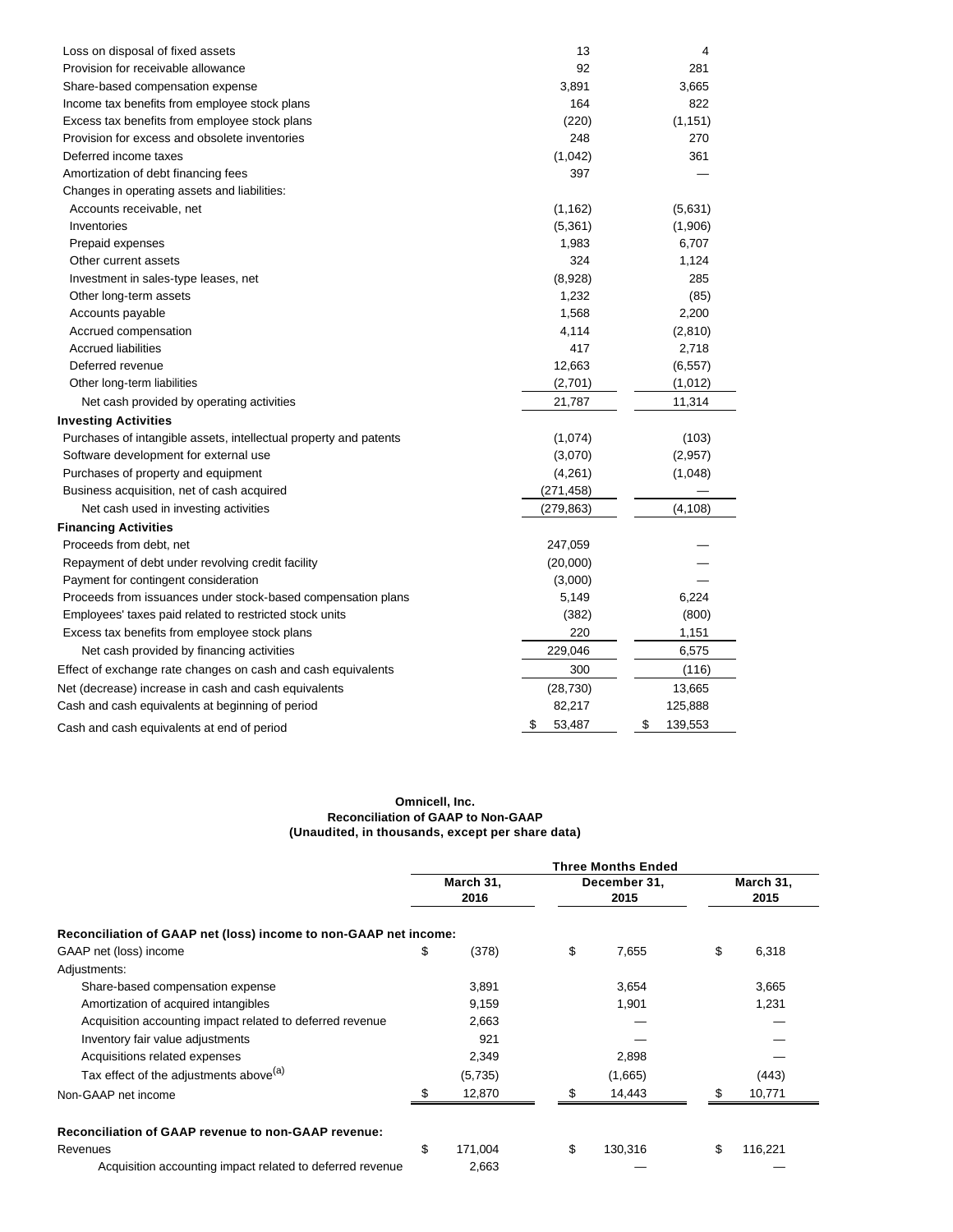| Non-GAAP revenue                                                          | S  | 173,667 | \$<br>130,316 | S  | 116,221  |
|---------------------------------------------------------------------------|----|---------|---------------|----|----------|
|                                                                           |    |         |               |    |          |
| Reconciliation of GAAP gross profit to non-GAAP gross profit:             |    |         |               |    |          |
| GAAP gross profit                                                         | \$ | 79,945  | \$<br>65,080  | \$ | 61,685   |
| GAAP gross margin                                                         |    | 46.8%   | 49.9%         |    | 53.1%    |
| Share-based compensation expense                                          |    | 549     | 481           |    | 517      |
| Amortization of acquired intangibles                                      |    | 5,211   | 547           |    | 368      |
| Acquisition accounting impact related to deferred revenue                 |    | 2,663   |               |    |          |
| Inventory fair value adjustments                                          |    | 921     |               |    |          |
| Non-GAAP gross profit                                                     |    | 89,289  | 66,108        |    | 62,570   |
| Non-GAAP gross margin                                                     |    | 51.4%   | 50.7%         |    | 53.8%    |
| Reconciliation of GAAP operating expenses to non-GAAP operating expenses: |    |         |               |    |          |
| GAAP operating expenses                                                   | \$ | 78,093  | \$<br>53,110  | \$ | 51,306   |
| GAAP operating expenses % to total revenue                                |    | 45.7%   | 40.8%         |    | 44.1%    |
| Share-based compensation expense                                          |    | (3,342) | (3, 173)      |    | (3, 148) |
| Amortization of acquired intangibles                                      |    | (3,948) | (1, 354)      |    | (863)    |
| Acquisitions related expenses                                             |    | (2,349) | (2,898)       |    |          |
| Non-GAAP operating expenses                                               |    | 68,454  | 45,685        |    | 47,295   |
| Non-GAAP operating expenses % to total revenue                            |    | 40.0%   | 35.1%         |    | 40.7%    |

|                                                                                   | <b>Three Months Ended</b> |        |    |                      |    |                   |  |
|-----------------------------------------------------------------------------------|---------------------------|--------|----|----------------------|----|-------------------|--|
|                                                                                   | March 31,<br>2016         |        |    | December 31.<br>2015 |    | March 31.<br>2015 |  |
| Reconciliation of GAAP income from operations to non-GAAP income from operations: |                           |        |    |                      |    |                   |  |
| GAAP income from operations                                                       | \$                        | 1.852  | \$ | 11.970               | \$ | 10,379            |  |
| GAAP operating income % to total revenue                                          |                           | 1.1%   |    | 9.2%                 |    | 8.9%              |  |
| Share-based compensation expense                                                  |                           | 3.891  |    | 3.654                |    | 3,665             |  |
| Amortization of acquired intangibles                                              |                           | 9,159  |    | 1.901                |    | 1,231             |  |
| Acquisition accounting impact related to deferred revenue                         |                           | 2.663  |    |                      |    |                   |  |
| Inventory fair value adjustments                                                  |                           | 921    |    |                      |    |                   |  |
| Acquisitions related expenses                                                     |                           | 2,349  |    | 2,898                |    |                   |  |
| Non-GAAP income from operations                                                   |                           | 20,835 |    | 20,423               |    | 15,275            |  |
| Non-GAAP operating income % to total Non-GAAP revenue                             |                           | 12.0%  |    | 15.7%                |    | 13.1%             |  |
|                                                                                   |                           |        |    |                      |    |                   |  |

### **Reconciliation of GAAP net (loss) income per share - diluted to non-GAAP net income per share - diluted:**

| Shares - diluted GAAP                                          |    | 35,740 |     | 36,172 | 36,914      |
|----------------------------------------------------------------|----|--------|-----|--------|-------------|
| Shares - diluted Non-GAAP                                      |    | 36,307 |     | 36,172 | 36,914      |
| GAAP net (loss) income per share - diluted                     | \$ | (0.01) | \$  | 0.21   | \$<br>0.17  |
| Adjustments:                                                   |    |        |     |        |             |
| Share-based compensation expense                               |    | 0.11   |     | 0.11   | 0.10        |
| Amortization of acquired intangibles                           |    | 0.25   |     | 0.05   | 0.03        |
| Acquisition accounting impact related to deferred revenue      |    | 0.07   |     |        |             |
| Inventory fair value adjustments                               |    | 0.03   |     |        |             |
| Acquisitions related expenses                                  |    | 0.06   |     | 0.08   |             |
| Tax effect of the adjustments above <sup>(a)</sup>             |    | (0.16) |     | (0.05) | (0.01)      |
| Non-GAAP net income per share - diluted                        | \$ | 0.35   | \$. | 0.40   | 0.29        |
| Reconciliation of GAAP net income to non-GAAP Adjusted EBITDA: |    |        |     |        |             |
| GAAP net (loss) income                                         | \$ | (378)  | \$  | 7,655  | \$<br>6,318 |
| Add back:                                                      |    |        |     |        |             |
| Share-based compensation expense                               |    | 3,891  |     | 3,654  | 3,665       |
| Interest (income) and expense, net                             |    | 1,747  |     | 89     | 99          |
| Depreciation and amortization expense                          |    | 14,473 |     | 7,182  | 5,711       |
| Acquisition accounting impact related to deferred revenue      |    | 2,663  |     |        |             |
| Inventory fair value adjustments                               |    | 921    |     |        |             |
| Acquisitions related expenses                                  |    | 2,349  |     | 2,898  |             |
| Income tax expense                                             |    | 59     |     | 3,562  | 3,544       |
| Non-GAAP Adjusted EBITDA <sup>(b)</sup>                        | Ъ  | 25,725 |     | 25,040 | 19,337      |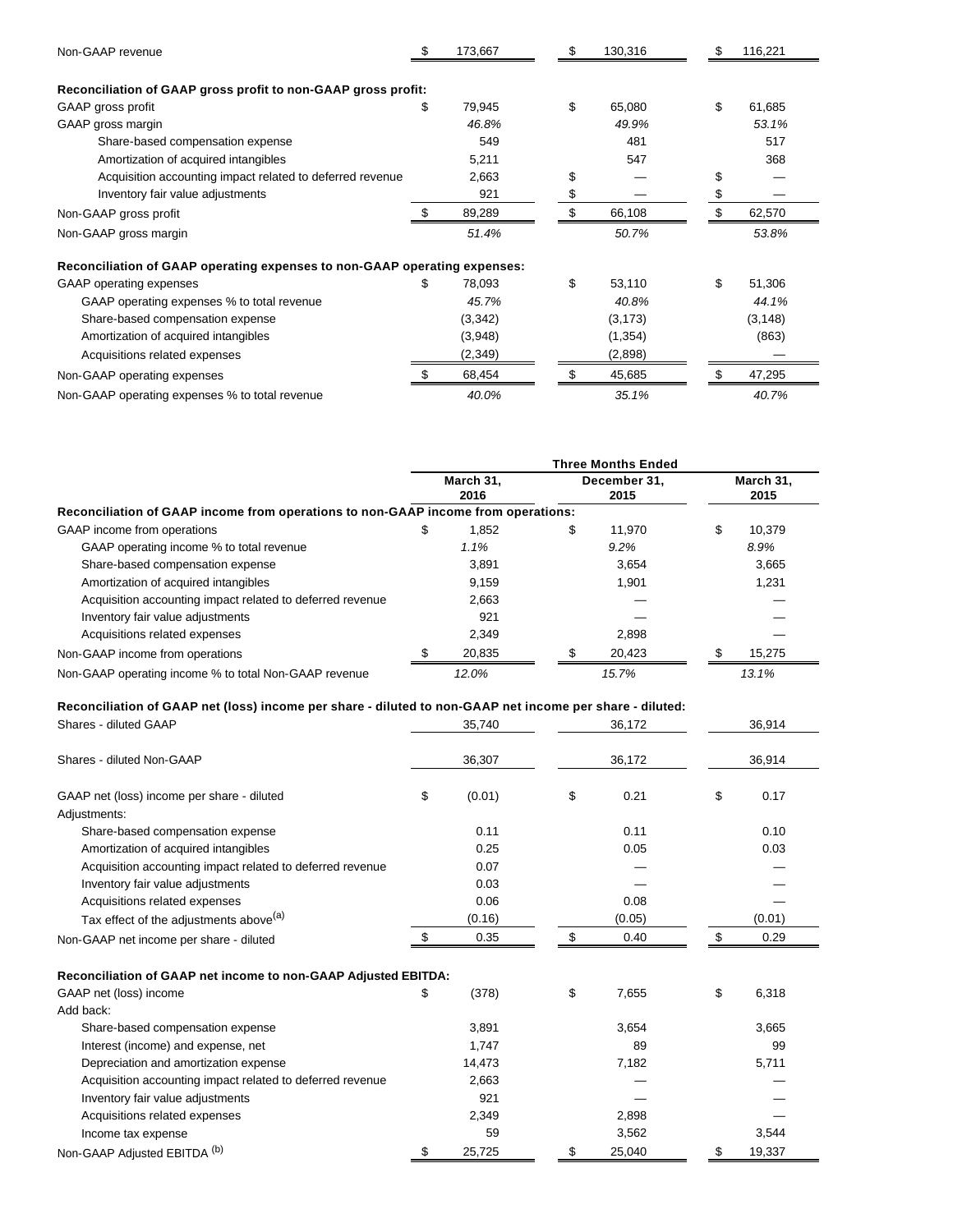- (a) Tax effects calculated for all adjustments except share based compensation expense, using estimated annual effective tax rate of 38% for fiscal year 2016.
- (b) Defined as earnings before interest income and expense, taxes, depreciation and amortization, share-based compensation expense, as well as excluding certain non-GAAP adjustments.

\_\_\_\_\_\_\_\_\_\_\_\_\_\_\_\_\_\_\_\_\_\_\_\_\_\_\_\_\_\_\_\_\_\_\_\_\_\_\_\_\_\_\_\_

|                                      |                                              | Three Months Ended March 31, 2016 |               | Three Months Ended March 31, 2015 |                                       |               |  |  |  |  |
|--------------------------------------|----------------------------------------------|-----------------------------------|---------------|-----------------------------------|---------------------------------------|---------------|--|--|--|--|
|                                      | <b>Automation</b><br>and<br><b>Analytics</b> | <b>Medication</b><br>Adherence    | Total         | Automation<br>and<br>Analytics    | <b>Medication</b><br><b>Adherence</b> | Total         |  |  |  |  |
| Revenues<br>Cost of                  | \$<br>148,945                                | \$<br>22,059                      | \$<br>171,004 | \$<br>92,779                      | \$<br>23,442                          | \$<br>116,221 |  |  |  |  |
| revenues                             | 77,207                                       | 13,852                            | 91,059        | 38,852                            | 15,684                                | 54,536        |  |  |  |  |
| Gross profit                         | 71,738                                       | 8,207                             | 79,945        | 53,927                            | 7,758                                 | 61,685        |  |  |  |  |
| Gross margin<br>%                    | 48.2%                                        | 37.2%                             | 46.8%         | 58.1%                             | 33.1%                                 | 53.1%         |  |  |  |  |
| Operating<br>expenses<br>Income from | 52,205                                       | 5,611                             | 57,816        | 28,589                            | 6,341                                 | 34,930        |  |  |  |  |
| segment<br>operations                | 19,533<br>\$                                 | 2,596<br>S                        | 22,129        | 25,338<br>- 95                    | 1,417<br>\$.                          | 26,755        |  |  |  |  |
| Operating<br>margin %                | 13.1%                                        | 11.8%                             | 12.9%         | 27.3%                             | 6.0%                                  | 23.0%         |  |  |  |  |
| Corporate<br>costs                   |                                              |                                   | 20,277        |                                   |                                       | 16,376        |  |  |  |  |
| Income from<br>operations            |                                              |                                   | 1,852<br>\$   |                                   |                                       | 10,379<br>\$  |  |  |  |  |

#### **Omnicell, Inc. Segmented Information (Unaudited, in thousands, except for percentages)**

**Omnicell, Inc. Segment Information - Non-GAAP Gross Margin and Non-GAAP Operating Margin (Unaudited, in thousands, except for percentages)**

|                                                                                 | Three Months Ended March 31, 2016 |                                    |       |    |                                       |       |    |              |       |  |  |
|---------------------------------------------------------------------------------|-----------------------------------|------------------------------------|-------|----|---------------------------------------|-------|----|--------------|-------|--|--|
|                                                                                 |                                   | <b>Automation and</b><br>Analytics |       |    | <b>Medication</b><br><b>Adherence</b> |       |    | <b>Total</b> |       |  |  |
| <b>Revenues</b><br>Acquisition accounting impact related to                     |                                   | 148,945                            |       |    | 22,059                                |       |    | 171,004      |       |  |  |
| deferred revenue                                                                |                                   | 2,663                              | 1.8%  |    |                                       | $-\%$ |    | 2,663        | 1.6%  |  |  |
| <b>Non-GAAP Revenues</b>                                                        |                                   | 151,608                            |       |    | 22,059                                |       |    | 173,667      |       |  |  |
| <b>GAAP Gross profit</b>                                                        | \$                                | 71,738                             | 48.2% | \$ | 8,207                                 | 37.2% | \$ | 79,945       | 46.8% |  |  |
| Stock-based compensation expense<br>Amortization expense of acquired intangible |                                   | 460                                | 0.3%  |    | 89                                    | 0.4%  |    | 549          | 0.3%  |  |  |
| assets<br>Acquisition accounting impact related to                              |                                   | 4,879                              | 3.3%  |    | 332                                   | 1.5%  |    | 5,211        | 3.0%  |  |  |
| deferred revenue                                                                |                                   | 2,663                              | 1.8%  |    |                                       | $-\%$ |    | 2,663        | 1.6%  |  |  |
| Inventory fair value adjustments                                                |                                   | 921                                | 0.6%  |    |                                       | $-\%$ |    | 921          | 0.5%  |  |  |
| <b>Non-GAAP Gross profit</b>                                                    |                                   | 80,661                             | 54.2% |    | 8,628                                 | 39.1% |    | 89,289       | 52.2% |  |  |
| <b>GAAP Operating income</b>                                                    | \$                                | 19,533                             | 13.1% | \$ | 2,596                                 | 11.8% | \$ | 22,129       | 12.9% |  |  |
| Stock-based compensation expense<br>Amortization expense of acquired intangible |                                   | 1,623                              | 1.1%  |    | 201                                   | 0.9%  |    | 1,824        | 1.1%  |  |  |
| assets                                                                          |                                   | 7,829                              | 5.3%  |    | 1,330                                 | 6.0%  |    | 9,159        | 5.4%  |  |  |